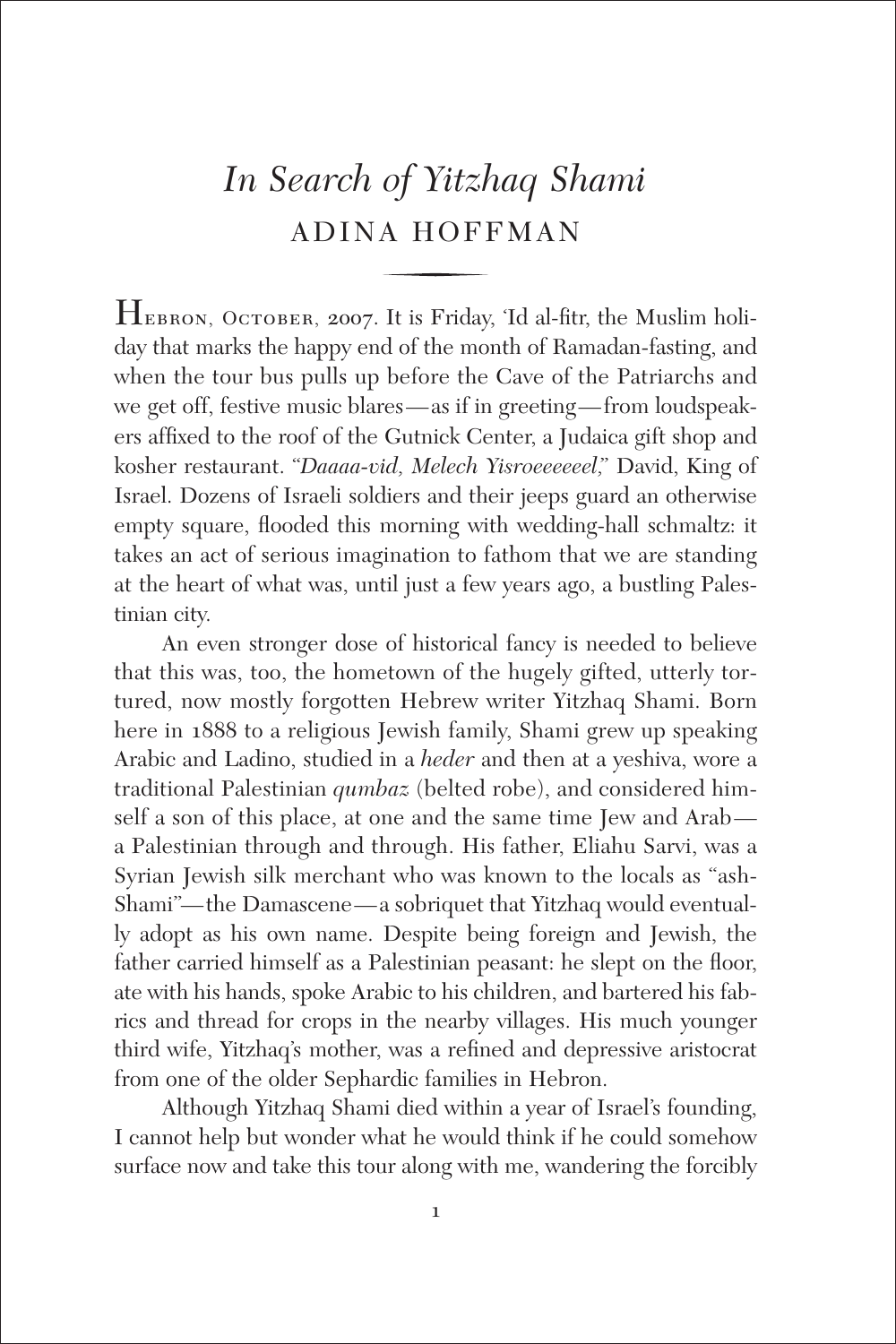#### 2 **•** RARITAN

deserted streets of what is known today as H2, the Israeli-controlled part of Hebron. Would he even recognize the town that his close friend, the writer Yehuda Burla, described in 1924 as a place "where Arab life is. . .mixed with the Jewish street like nowhere else in the Land of Israel"? In the name of protecting a small group of aggressive and often violent Jewish settlers who, since 1979, have thrust themselves like a fist into the collective gut of the tens of thousands of Palestinians who live here (at the time of the signing of the 1997 Hebron agreement that divided the town, there were 35,000 Palestinians and 500 settlers in H2), the army has adopted a policy of what it calls *sterilizatzia,* or sterilization. They have forbidden Arabs from setting foot on many of the main streets, imposed on them months and months of curfew, closed down thousands of shops, welded shut the doors of Palestinian dwellings so that the few residents who do remain are forced to clamber from roof to roof in order to get out the back way. This policy was conceived, ironically enough, in the wake of the 1994 massacre of twenty-nine Muslim worshippers by the Brooklyn-born Jewish doctor Baruch Goldstein in the Cave of the Patriarchs. Since then, Arab life in this part of the city has become almost impossible, and only an estimated few thousand Palestinians have managed to cling on. The streets are eerily silent.

Yitzhaq Shami was no utopian. He witnessed plenty of violent interethnic strife in his day and was profoundly troubled by it, as he was by his own love-hate feelings toward his Muslim neighbors —and, indeed, toward himself. His relationship to Hebron was also deeply ambivalent. As a teenager he fled it; as a grown man he returned and lived there again—and again escaped it just a few years before the riots that would result in the brutal murder of sixty-seven Jewish residents of the town in 1929. Later he would declare in a letter that his dream was to write "a whole book that would describe the life of Hebron. It would need to be a volume of at least a thousand pages." That dream was never realized, and however complex and neurotic Shami's bond to his birthplace was, it is safe to assume that he would be shocked by the changes that recent decades have brought both to Hebron and to the Hebrew language he loved and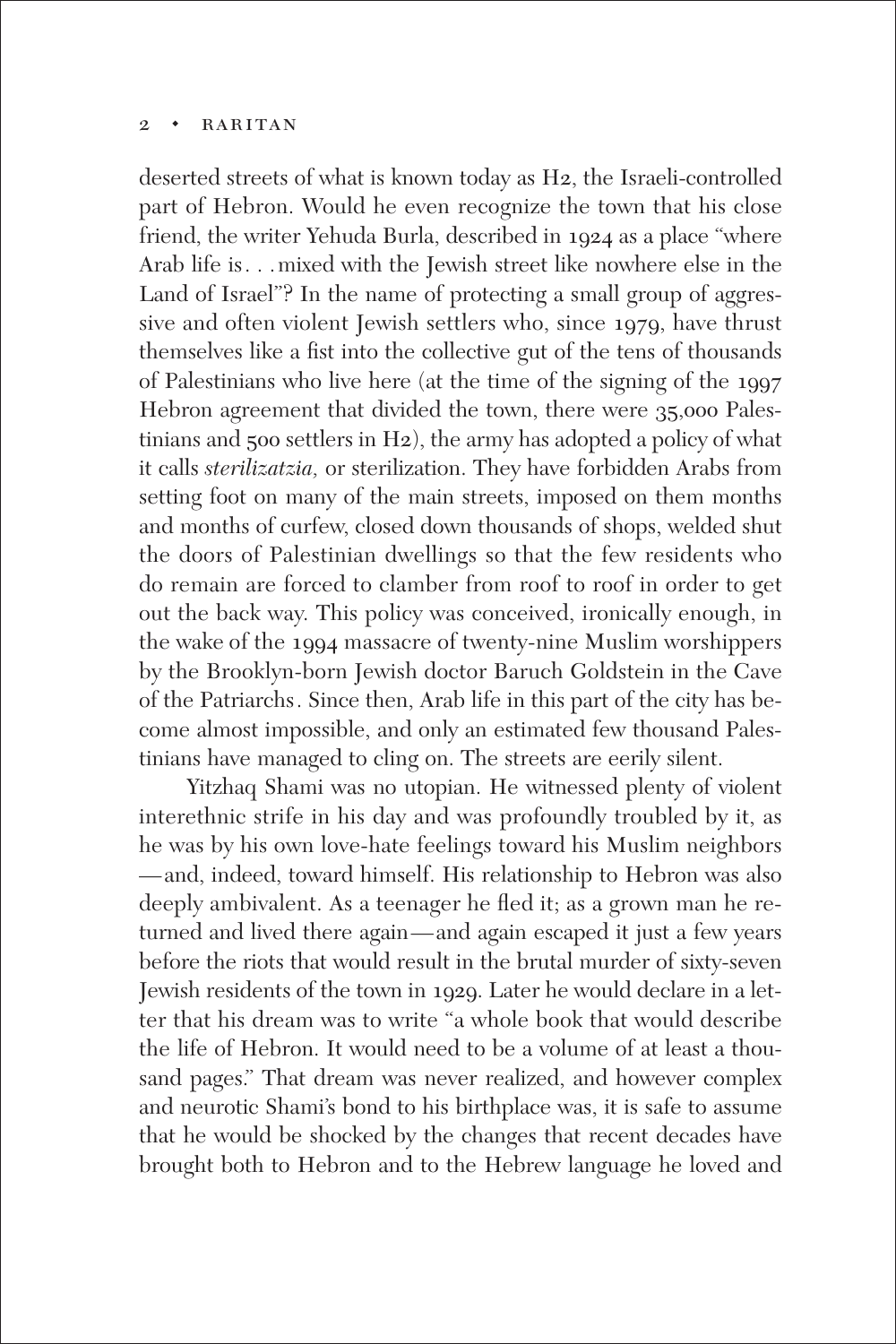in which he chose to write. The imported lexical item, *sterilizatzia,* would probably horrify him, as if the once-vibrant, crowded Palestinian town—Shami's town—were a wound that needed iodine and a bandage.

**◆ ◆ ◆**

You could take Shami out of Hebron but you couldn't, it seems, take Hebron out of Shami. When he left home—driven from the local yeshiva for asking too many provocative questions—he was eighteen years old, and bound for the Ezra Teacher's College in Jerusalem. There he learned German, befriended a group of young secular intellectuals (including the budding novelist Burla and future president of Israel Yitzhaq Ben-Zvi), and swapped his *qumbaz* for Western clothes.

Yet the stories that he began to write and publish at that time returned again and again to the human and physical landscapes that he knew from his youth: his first published work, "The Barren Wife," is a short, painful tale of a childless Jewish woman forced to wait on guests at her husband's wedding to a younger, presumably more fecund second bride. "The Ransom," his next (still shorter and more painful) work, concerns the aftermath of a botched circumcision. Both were originally published in 1907 in the important Jaffa literary magazine *Ha-Omer* under the heading "From the Life of the Sephardim," and while each is full of finely observed social details (of food, dress, speech, and so on), what is immediately striking about these stories is that the ethnicity of his characters seems to matter much less to Shami than do their fraught inner lives. On that score he is an equal-opportunity creator: his characters suffer without regard to race, creed, or color.

And it was in fact Shami's fascination with the non-Jewish milieu and Judean countryside he'd observed and absorbed as a child that would eventually lead him to write his most powerful work. As he took his restless leave of Jerusalem and began to wander, moving from the Palestinian Jewish settlements of Gadera and Ekron to Damascus to Phillippopoli in Bulgaria, then back to Hebron,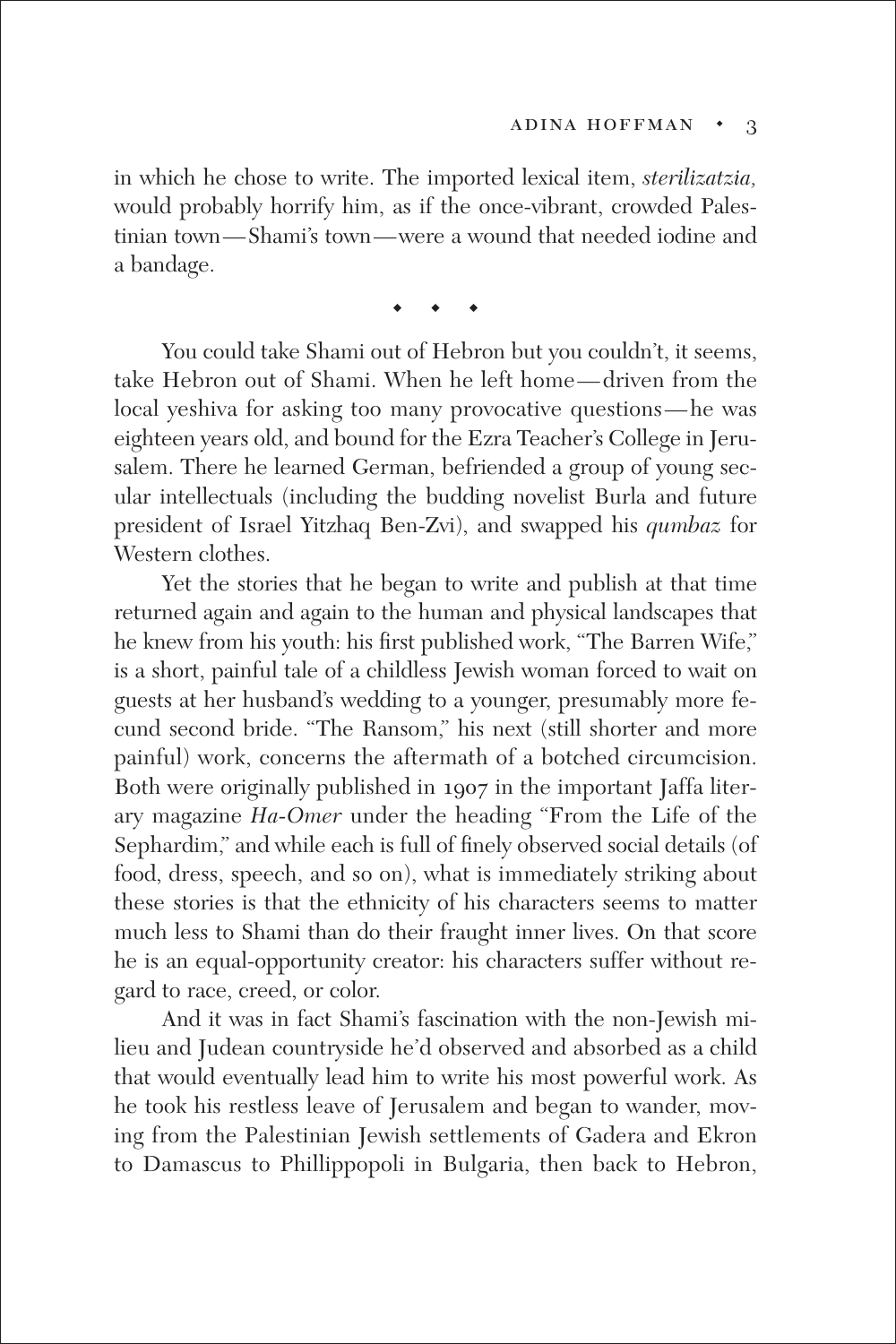#### $RARITAN$

Tiberias, and finally Haifa—always working as a Hebrew teacher and sometimes dabbling in Jewish communal affairs and in journalism (he wrote about education and contemporary Arabic literature, among other things)—he was also pushing his imagination past the literal and figurative walls of *Harrat al-Yahud,* Hebron's Jewish quarter. In Damascus, he wrote one of his finest stories, "Hamamah: A Tale of the Arabian Desert," an elemental and oddly stirring account of the relationship—a kind of tragic love story—between a Bedouin tribesman and his exquisite white mare. So far as I know, Shami never actually laid eyes on the Arabian Desert, but the story has a limpid immediacy that derives both from his almost animistic feeling for the natural world and from the bold dramatic torque of the action, which calls to mind the popular Arabic epics that he must have read or heard recited as a young Hebronite. ("They are tall, and their eyes are large and clear," writes Shami of the prize horses of the Bani Laith tribe. "They carry their heads erect, their nostrils are wide, and their neigh strikes terror into every breast. Their neck is like a mountain goat's who has caught the scent of water." One can almost hear the storyteller's voice rising and falling in these lines.) This first foray into the world of the Bedouin would lead him later to write about the Palestinian peasants with whom he'd grown up.

While it has been convenient for literary critics to cast Shami as an ethnographic writer—whether to praise him in Orientalist terms for his ability to "penetrate. . .the Arab mind," or to criticize him in more understandable if politically correct fashion for his "problematic" approach to "Arabs as objects of representation"—neither of these scholarly strategies takes Shami on his own more intriguing and complicated terms. Never, for instance, does he step back and call his characters "Bedouins" or "Palestinian peasants." Like his Sephardic protagonists, they are individuals, not types or symbols, and he seems to have seen himself in each of them. Shami's identification with such a wide array of characters—Jewish, Muslim, male, female, old, young—was often nearly polymorphous. In many of his stories the point of view will shift from sentence to sentence, as though the author were simply overflowing with wounded empathy for one and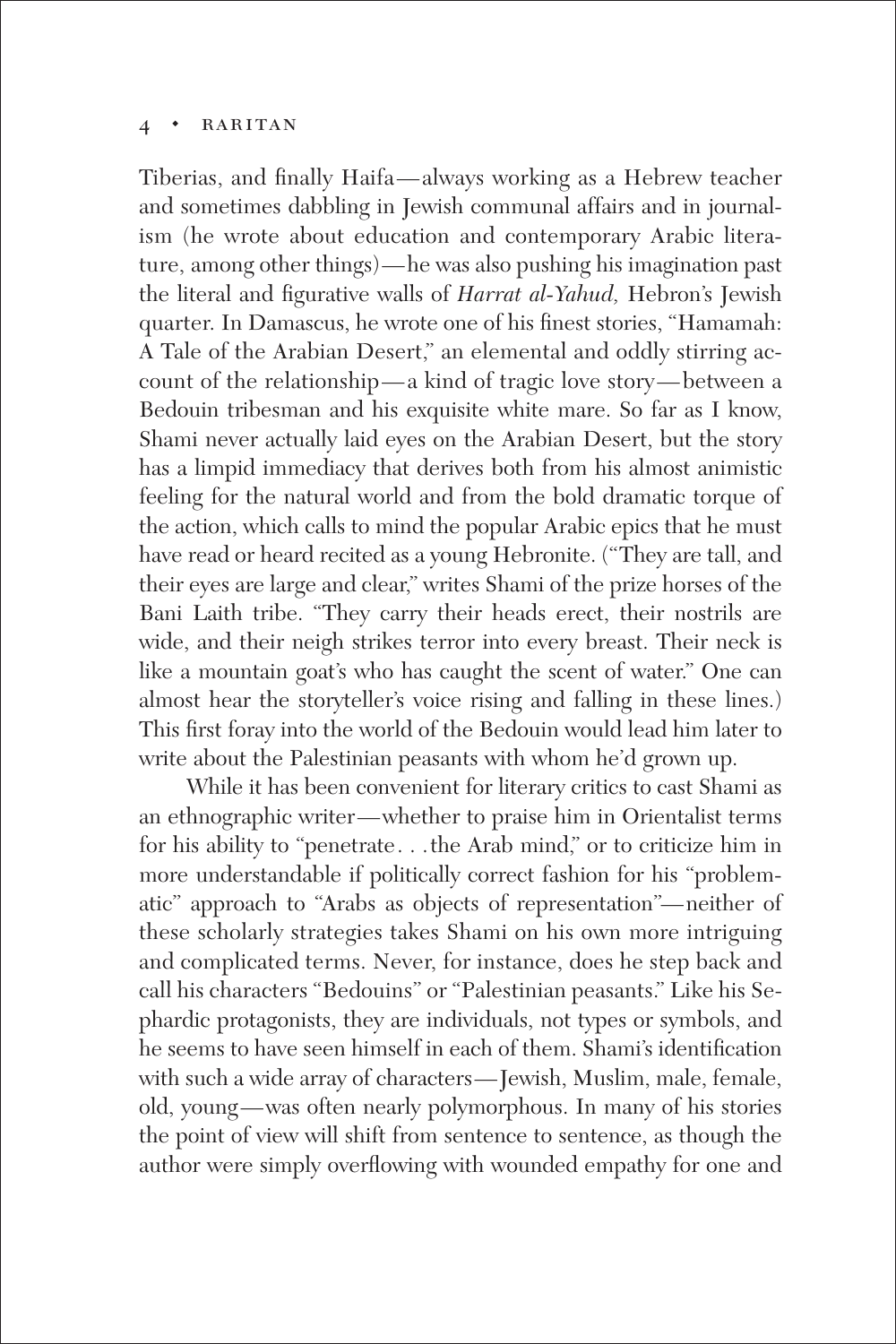all, and couldn't bear to confine himself to a single, limiting perspective. Even the horses and dogs in his stories have rich inner lives; the mules think hard before they kick. The eyes of one especially angry beast of burden flash with "a sharp vicious glint" as the animal "calculated its spring and the exact spot where it would strike."

This abundant negative capability—his Keatsian knack for "being in uncertainties"—is what made Shami a sometimes-great writer. It's also what made him a wreck as a man, and it is the aspect of his personality that apparently rendered it harder and harder for him to continue to write, especially as history closed in. The various selves that had once been integrated easily within him (Arab and Jew, traditionalist and iconoclast) were with time and by others deemed irreconcilable. British Mandatory Palestine was no country for uncertain men.

*The Vengeance of the Fathers,* the novella for which Shami is best known, has secured him an enduring place in what might be known as the Hebrew countercanon, a loose and shifting hodgepodge of works that are treasured as essential by serious readers of the literature but who—for reasons stylistic, political, or otherwise —remain largely unknown to the broader public both in Israel and abroad. Yet Shami's contribution is formidable: in 1951, a few years after his death, the editor Asher Barash declared his output "'light' only in terms of quantity, but from the point of view of quality—its weight is great, and deserving of a place of honor on the shelf of the new Hebrew prose." And with the 2000 publication of *Hebron Stories,* an English translation (by various hands) of Shami's fiction, the novelist Anton Shammas wrote that he "brought into the scene of modern Hebrew literature some seventy years ago a local, Palestinian validity that hasn't been matched or challenged," and declared *Vengeance* "the only novel in Hebrew literature whose characters, landscapes and narrative voice are all Palestinian." It was also the only one of Shami's works to be published in book form during his life it appeared in 1928—and it took him many years and much anguish to compose. "I erase and write, and erase again," he explained in a letter to Barash, who was patiently waiting for the manuscript, "and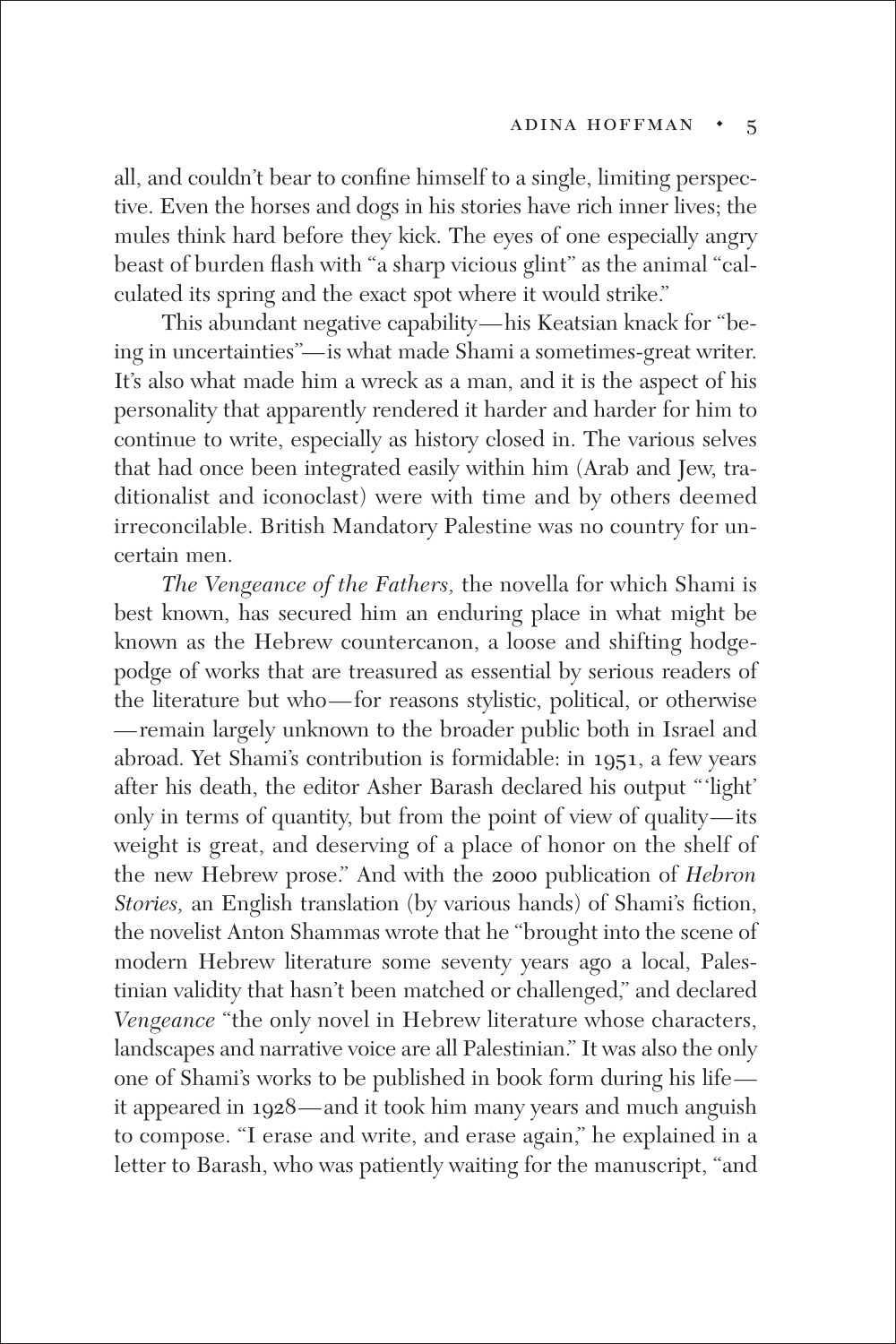### 6 **◆** raritan

the words sound insipid and cannot possibly convey the depth of the grief that dwells in me."

This slim volume was inspired by a riot and murder that took place one year during the Muslim pilgrimage to the Nebi Musa shrine near Jericho, and it consists of two very distinct sections. The first is a precisely wrought description of the preparations for the pilgrimage festival, the selection of one Nimmer Abu al-Shawarib as the "flag-master" (the honorary leader) of the contingent from Nablus, and the event itself: these sixty pages are the most plainly documentary of Shami's writings, and are probably the source of his mistaken reputation as an anthropological realist. One feels here that he is clearing his throat and explaining various customs for a non-Arab audience. "Since olden times," the novella begins in a slightly booming tour-guide mode, "with the blossoming of spring, the *Moussam* has been celebrated in the hill-country of Samaria."

Yet after the climax of the ritual, when Nimmer Abu al-Shawarib accidentally kills the leader of his Hebronite rivals, the tone shifts suddenly, and the narrative implodes. The rest of the book traces Abu al-Shawarib's panicked flight from Palestine for Cairo (he fears the Hebronites will take revenge and kill him if he stays) and his split-second transformation from upstanding citizen to social pariah. As expository and distant as the early sections are, the later parts of *The Vengeance of the Fathers* are interior and devastating: the hero's nosedive into poverty, drug addiction, and eventual madness are rendered with a vividness that seems to come from some excruciating place in Shami's own psyche. Could he have been dreaming of—or maybe even reporting—his own crack-up?

One must be careful, of course, when combing a fictional work for traces of its author's biography. Yitzhaq Shami never killed a man or escaped to Egypt; he wasn't strung out on hashish. There are risks that come, too, with reading current events into an artist's private angst. Shami might have been just as troubled had he lived in tenthcentury Baghdad or modern-day Eilat. Still, in hundreds of letters written over the decades and addressed either individually or collectively to Burla and his childhood friend David Avissar, Shami made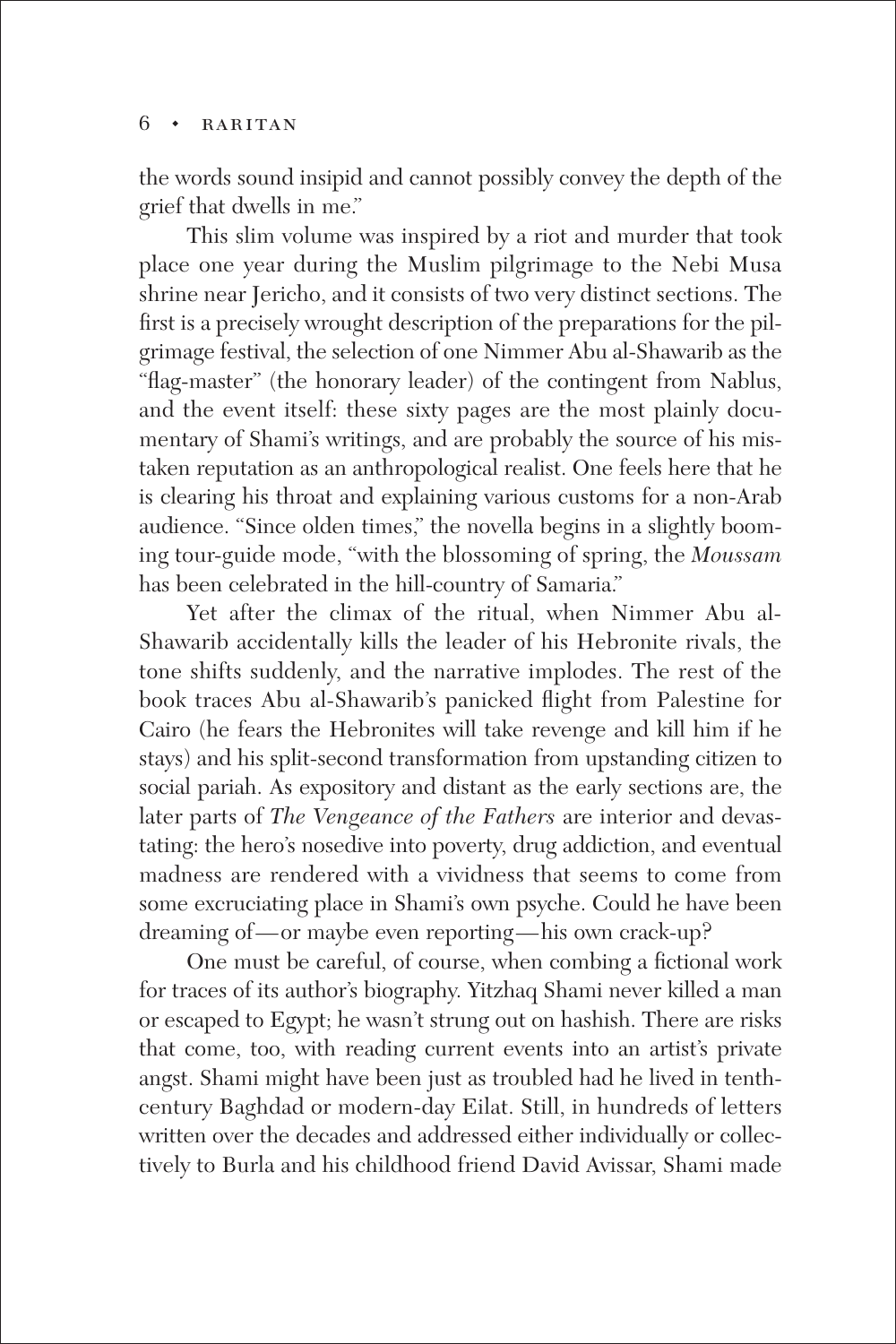his mental distress clear. "I have become so shrunken in my own eyes," he wrote at one typically low point, "I've been so reduced that I am nothing but a speck of dust in the wind." Later he began to speak openly of his "mental illness" and "madness," and when the political situation in Palestine deteriorated, he turned it back on himself, announcing, "My entire existence has been one huge mistake." This was a year after the 1929 massacre in Hebron, and he now declared the result of his years there "dust and death and destruction and loss. And so you have a dirty, crumpled, dusty and smudged page of life." (The word "dust" turns up so often in these letters, it seems their author was just waiting to be swept up and tossed out.)

Shami would live another eighteen years after making this bleak declaration. In that time, he published a single story, the marvelous, heartbreaking "Jum'ah the Simpleton," whose Hebrew title is actually Arabic, "*Jum'ah al-Ahbal,*" about a dimwitted outcast of a Palestinian shepherd. Although it was meant to be the first in a series, Shami left behind just one other fragment and never coaxed out the rest, explaining his silence differently according to circumstance. To the writer and editor Yaaqov Fichman, he offered a political explanation: "There are times when I think that in this period of rage and horror between us and our neighbors [1936, the start of the Arab Revolt against British rule in Palestine]. . .maybe it isn't right for me to take an interest in them [the Arabs] and their lives." But then in a letter to Avissar he seemed to ascribe his block or barrenness to a more existential crisis, and described "the long war that I'm always fighting with myself," then returned yet again to the same refrain: "My life has been one essential mistake."

When that life ended at age sixty, Shami's complete works consisted of six stories, a novella, some random journalism and poetry, and many anguished letters. A sad scrap titled "My Literary Remains" was also discovered among his papers. It began:

My literary remains are meager and scant. The source of my creativity, in the wake of the events and obstacles I faced, was not a gushing spring that restored the soul, but a spring of solid rock,